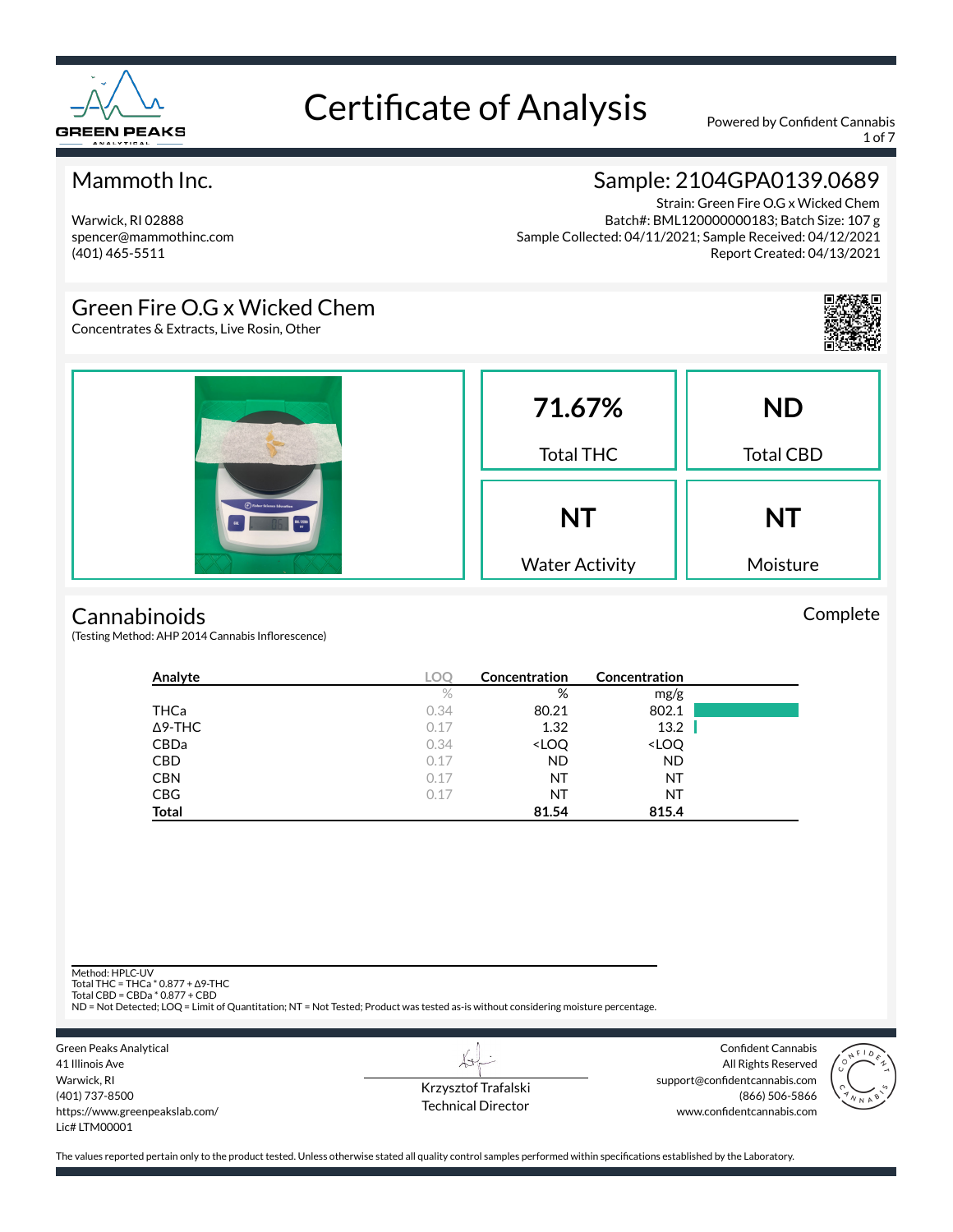

2 of 7

### Mammoth Inc.

Warwick, RI 02888 spencer@mammothinc.com (401) 465-5511

### Sample: 2104GPA0139.0689

Strain: Green Fire O.G x Wicked Chem Batch#: BML120000000183; Batch Size: 107 g Sample Collected: 04/11/2021; Sample Received: 04/12/2021 Report Created: 04/13/2021

### Green Fire O.G x Wicked Chem





#### Sample Narrative

All samples were collected and analyzed within the established guidelines of 216-RICR-60-05-6 with all requirements met, unless otherwise noted in this Case Narrative. Samples were collected and maintained at ambient temperature prior to testing; results pertain only to the product(s) tested.

Green Peaks Analytical 41 Illinois Ave Warwick, RI (401) 737-8500 https://www.greenpeakslab.com/ Lic# LTM00001

Confident Cannabis All Rights Reserved support@confidentcannabis.com (866) 506-5866 www.confidentcannabis.com

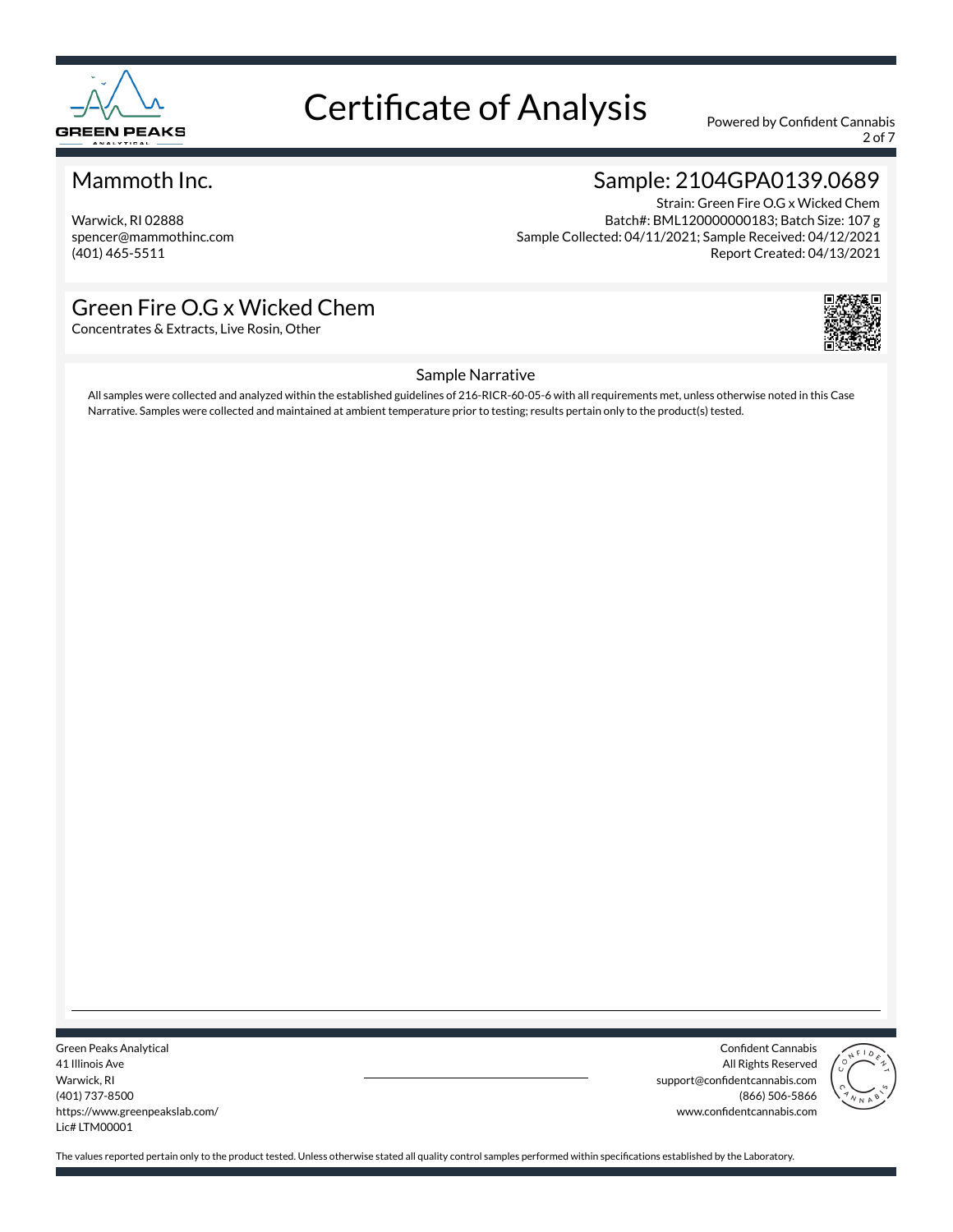

3 of 7

#### Mammoth Inc.

Warwick, RI 02888 spencer@mammothinc.com (401) 465-5511

### Sample: 2104GPA0139.0689

Strain: Green Fire O.G x Wicked Chem Batch#: BML120000000183; Batch Size: 107 g Sample Collected: 04/11/2021; Sample Received: 04/12/2021 Report Created: 04/13/2021

#### Green Fire O.G x Wicked Chem Concentrates & Extracts, Live Rosin, Other 4/12/2021 Print | Confident Orders Chain of Custody Order #2104GPA0139 **GREEN PEAKS** Manifest # Laboratory Client Lab En Name: <u>Victor Rosado</u> MMM: L7 M0000 1-05 Green Peaks Analytical<br>License: LTM00001 Mammoth Inc.<br>License: CV 0017 Phone #: 737-8500 DL#: 7096429 41 Illinois Ave<br>Warwick, RI 02888<br>C: +1 401-737-8500 187 Chestnut Street<br>Warwick, RI 02888<br>C: +1 401-465-5511 Client Employee<br>Name: <u>Por</u> Papay MMM: W0017 Phone#: 9685015573 Odometer Start: 182236 Order Date:  $112721$ Client Sig Time Collected: [0: 45 - 10:47 Date of Pickup: 4/2/2)  $(Time: )$  ||:  $O$ Lab Signature: Viters 1200000 Start Time of Pickup: 10', 30 Time Returned to Lab: \\ `\ O\ Odometer End: 182238 Vehicle ID: FOSOTTWSIT Time:  $\sqrt{20}$  $57707$ Weight at Pickup:  $0.69$ Sample ID: 2104GPA0139.0689 weight at Pickup: (). 6<br>Welght at Lab: () . 6<br>Min Camala (a): 5.0 Sample Name: Green Fire O.G x<br>Wicked Chem **External Lot # (Size):** Min Sample (g): 5.0g Foreign Y N **Tests: Cannabinoid Profile-RI DOH**<br>**Compliance** Strain Name: Green Fire O.G x<br>Wicked Chem **Category:** Concentrates & Extracts Type: Live Rosin **HOLLAND CONTRACTOR** Sample ID: 2104GPA0139.0690 Weight at Pickup: \ wi+ t<mark>ch # (Size):</mark><br>)00175 (119 units) Weight at Lab:  $1 \omega i +$ **Sample Name:** Green Fire O.G<br>THCA Diamonds  $V N$ External Lot # (Size): Min Sample (g): 5.0g External Lot # (Size):<br>Tests: Cannabinoid Profile-RI DOH<br>Comoliance **Foreign M** Y N Strain Name: Green Fire O.G Category: Concentrates & Extracts<br>Type: Diamonds **THE REAL PROPERTY OF STATE Tests Ordered Quantity Unit Price Total Price** Cannabinoid Profile-RI DOH Compliance  $\overline{a}$ \$75.00 \$150.00 Pick Up Charge [Refer to Lab Quote] [Refer to Lab Quote] \$75.00 **Lab Adiustment: SUBTOTAL:** \$225.00 https://orders.confidentcannabis.com/print/CoC/2104GPA0139  $1/2$

Green Peaks Analytical 41 Illinois Ave Warwick, RI (401) 737-8500 https://www.greenpeakslab.com/ Lic# LTM00001

Confident Cannabis All Rights Reserved support@confidentcannabis.com (866) 506-5866 www.confidentcannabis.com

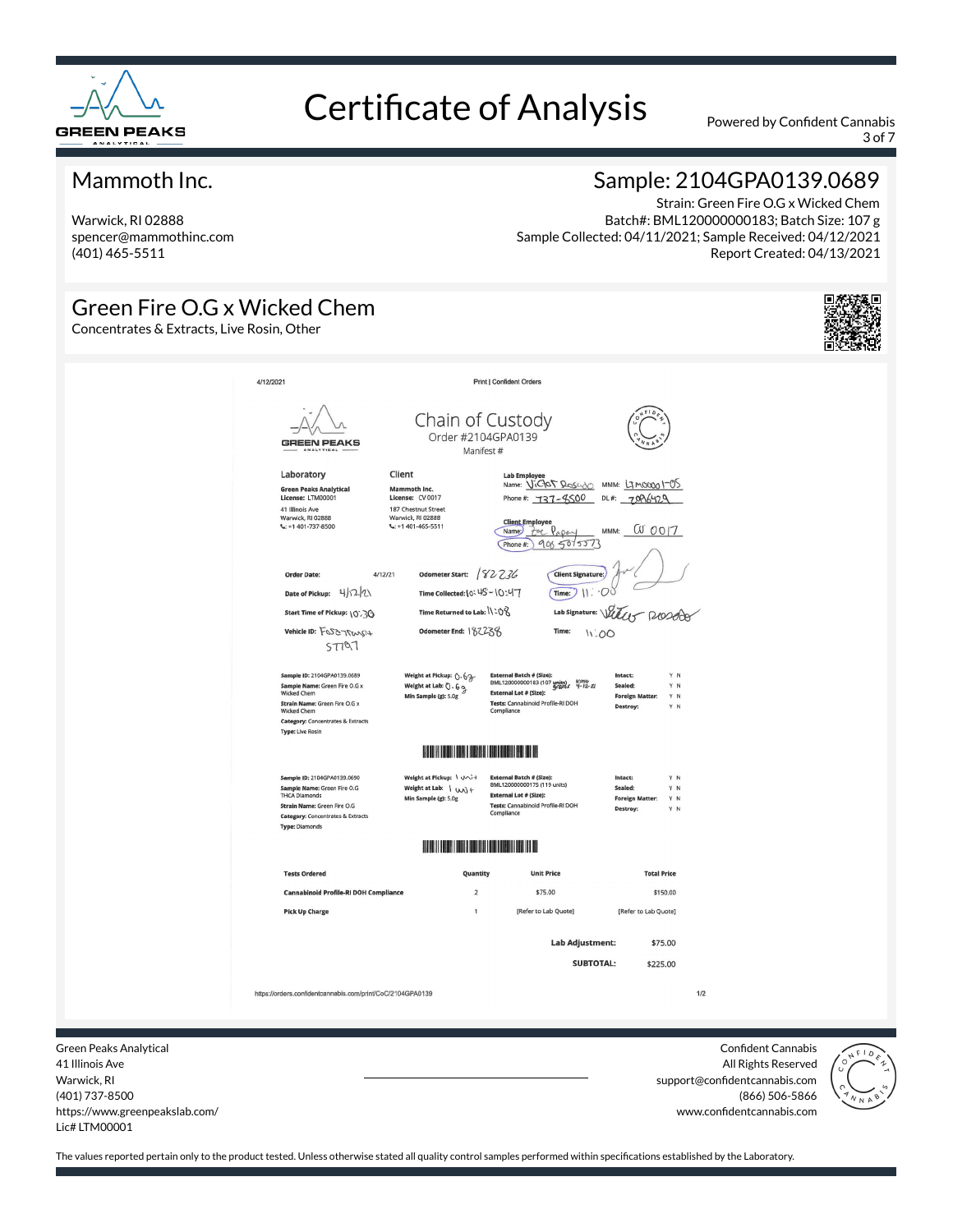

4 of 7

### Mammoth Inc.

Warwick, RI 02888 spencer@mammothinc.com (401) 465-5511

### Sample: 2104GPA0139.0689

Strain: Green Fire O.G x Wicked Chem Batch#: BML120000000183; Batch Size: 107 g Sample Collected: 04/11/2021; Sample Received: 04/12/2021 Report Created: 04/13/2021

### Green Fire O.G x Wicked Chem

Concentrates & Extracts, Live Rosin, Other

|                               | 4/12/2021                                                                              | Print   Confident Orders                                                                                                                                                                                                                                                       |                                                                                                                                                  |                                                            |
|-------------------------------|----------------------------------------------------------------------------------------|--------------------------------------------------------------------------------------------------------------------------------------------------------------------------------------------------------------------------------------------------------------------------------|--------------------------------------------------------------------------------------------------------------------------------------------------|------------------------------------------------------------|
|                               |                                                                                        |                                                                                                                                                                                                                                                                                | TAX (0.000%):<br>\$0.00                                                                                                                          |                                                            |
|                               |                                                                                        |                                                                                                                                                                                                                                                                                | <b>TOTAL:</b><br>\$225.00                                                                                                                        |                                                            |
|                               |                                                                                        |                                                                                                                                                                                                                                                                                |                                                                                                                                                  |                                                            |
|                               | <b>Order Comments:</b>                                                                 |                                                                                                                                                                                                                                                                                |                                                                                                                                                  |                                                            |
|                               | +\$75 For 2-3 day rush charge on 2 samples. Sampling charge included in other invoice. |                                                                                                                                                                                                                                                                                |                                                                                                                                                  |                                                            |
|                               | Cannabis does not assume any liability for providing you with the use of this form.    | Disclaimer: Laboratories may be required to provide route maps, turnaround time, photo of sample, and other conditions separately.<br>Confident Cannabis (CC Software LLC) does not represent or warrant the validity or completeness of this Chain of Custody form. Confident | Cannabis is not providing any party listed on this Chain of Custody form with legal advice. Your use of this form is at your own risk. Confident |                                                            |
|                               | <b>Additional Notes:</b>                                                               |                                                                                                                                                                                                                                                                                |                                                                                                                                                  |                                                            |
|                               |                                                                                        | * All samples collected and stored of                                                                                                                                                                                                                                          |                                                                                                                                                  |                                                            |
|                               |                                                                                        |                                                                                                                                                                                                                                                                                |                                                                                                                                                  |                                                            |
|                               |                                                                                        |                                                                                                                                                                                                                                                                                |                                                                                                                                                  |                                                            |
|                               |                                                                                        |                                                                                                                                                                                                                                                                                |                                                                                                                                                  |                                                            |
|                               |                                                                                        |                                                                                                                                                                                                                                                                                |                                                                                                                                                  |                                                            |
|                               |                                                                                        |                                                                                                                                                                                                                                                                                |                                                                                                                                                  |                                                            |
|                               |                                                                                        |                                                                                                                                                                                                                                                                                |                                                                                                                                                  |                                                            |
|                               |                                                                                        |                                                                                                                                                                                                                                                                                |                                                                                                                                                  |                                                            |
|                               |                                                                                        |                                                                                                                                                                                                                                                                                |                                                                                                                                                  |                                                            |
|                               |                                                                                        |                                                                                                                                                                                                                                                                                |                                                                                                                                                  |                                                            |
|                               |                                                                                        |                                                                                                                                                                                                                                                                                |                                                                                                                                                  |                                                            |
|                               |                                                                                        |                                                                                                                                                                                                                                                                                |                                                                                                                                                  |                                                            |
|                               |                                                                                        |                                                                                                                                                                                                                                                                                |                                                                                                                                                  |                                                            |
|                               |                                                                                        |                                                                                                                                                                                                                                                                                |                                                                                                                                                  |                                                            |
|                               |                                                                                        |                                                                                                                                                                                                                                                                                |                                                                                                                                                  |                                                            |
|                               |                                                                                        |                                                                                                                                                                                                                                                                                |                                                                                                                                                  |                                                            |
|                               |                                                                                        |                                                                                                                                                                                                                                                                                |                                                                                                                                                  |                                                            |
|                               |                                                                                        |                                                                                                                                                                                                                                                                                |                                                                                                                                                  |                                                            |
|                               |                                                                                        |                                                                                                                                                                                                                                                                                |                                                                                                                                                  |                                                            |
|                               |                                                                                        |                                                                                                                                                                                                                                                                                |                                                                                                                                                  |                                                            |
|                               |                                                                                        |                                                                                                                                                                                                                                                                                |                                                                                                                                                  |                                                            |
|                               | https://orders.confidentcannabis.com/print/CoC/2104GPA0139                             |                                                                                                                                                                                                                                                                                |                                                                                                                                                  | $2/2$                                                      |
|                               |                                                                                        |                                                                                                                                                                                                                                                                                |                                                                                                                                                  |                                                            |
| Green Peaks Analytical        |                                                                                        |                                                                                                                                                                                                                                                                                |                                                                                                                                                  | <b>Confident Cannabis</b>                                  |
| 41 Illinois Ave               |                                                                                        |                                                                                                                                                                                                                                                                                |                                                                                                                                                  | $\sqrt[n]{\frac{N_{F}}{n}}$<br>All Rights Reserved         |
| Warwick, RI<br>(401) 737-8500 |                                                                                        |                                                                                                                                                                                                                                                                                |                                                                                                                                                  | support@confidentcannabis.com<br>(866) 506-5866<br>$N_{N}$ |

www.confidentcannabis.com

41 Illinois Ave Warwick, RI (401) 737-8500 https://www.greenpeakslab.com/ Lic# LTM00001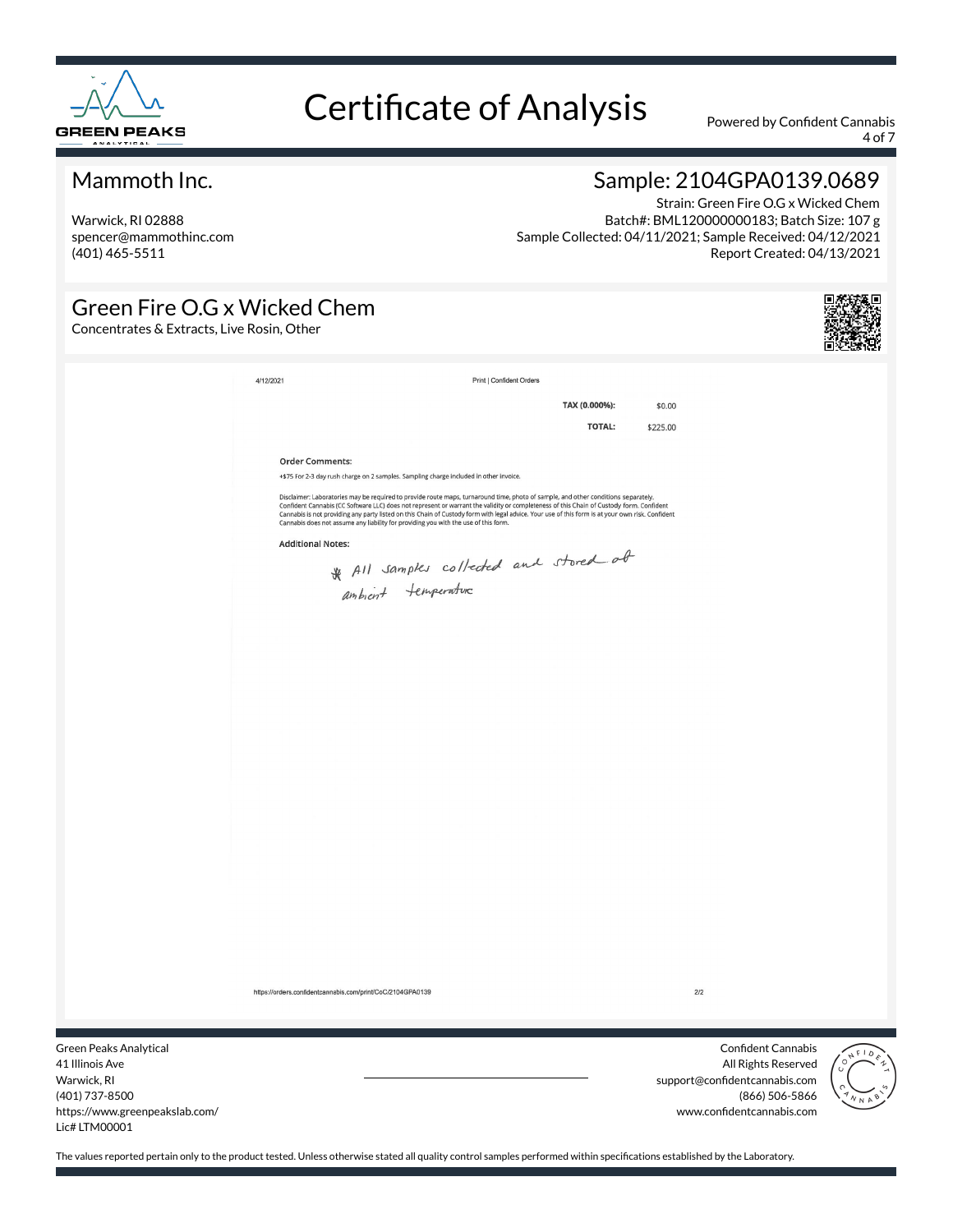

5 of 7

### Mammoth Inc.

Warwick, RI 02888 spencer@mammothinc.com (401) 465-5511

### Sample: 2104GPA0139.0689

Strain: Green Fire O.G x Wicked Chem Batch#: BML120000000183; Batch Size: 107 g Sample Collected: 04/11/2021; Sample Received: 04/12/2021 Report Created: 04/13/2021

### Green Fire O.G x Wicked Chem

Concentrates & Extracts, Live Rosin, Other

### Quality Control Data

| <b>Analytical Batch ID</b> | QC Sample ID   | <b>Assay Name</b> | <b>QC Category Name</b> |
|----------------------------|----------------|-------------------|-------------------------|
| 04132021-1                 | 04132021-1-B-1 | Cannabinoids      | Blank                   |
| <b>QC Notes</b>            |                |                   |                         |
| None                       |                |                   |                         |
| <b>BLANKS</b>              |                |                   |                         |
|                            |                |                   | Pass/Fail               |
| <b>REAGENT BLANK</b>       |                |                   | PASS                    |
| <b>CCAL BLANK1</b>         |                |                   | PASS                    |
| <b>CCAL BLANK 2</b>        |                |                   | PASS                    |
| <b>CCAL BLANK3</b>         |                |                   | N/A                     |

Green Peaks Analytical 41 Illinois Ave Warwick, RI (401) 737-8500 https://www.greenpeakslab.com/ Lic# LTM00001

Confident Cannabis All Rights Reserved support@confidentcannabis.com (866) 506-5866 www.confidentcannabis.com

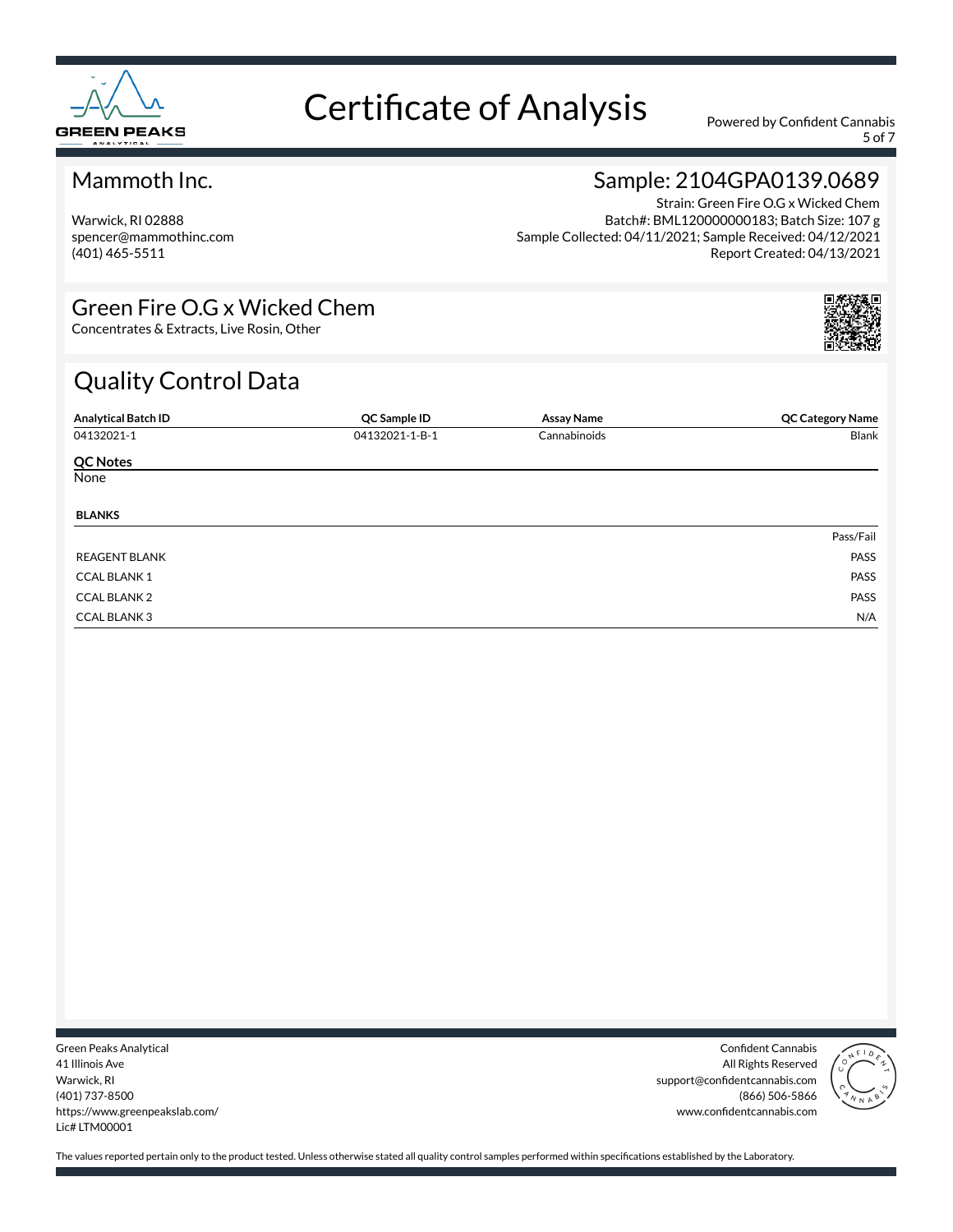

6 of 7

#### Mammoth Inc.

Warwick, RI 02888 spencer@mammothinc.com (401) 465-5511

### Sample: 2104GPA0139.0689

Strain: Green Fire O.G x Wicked Chem Batch#: BML120000000183; Batch Size: 107 g Sample Collected: 04/11/2021; Sample Received: 04/12/2021 Report Created: 04/13/2021

### Green Fire O.G x Wicked Chem

Concentrates & Extracts, Live Rosin, Other

### Quality Control Data

| <b>Analytical Batch ID</b> | QC Sample ID   | Assay Name   | <b>QC Category Name</b> |
|----------------------------|----------------|--------------|-------------------------|
| 04132021-1                 | 04132021-1-D-1 | Cannabinoids | Sample Duplicate        |
| <b>QC Notes</b>            |                |              |                         |
| None                       |                |              |                         |
|                            |                |              |                         |
| <b>DUPLICATES</b>          |                |              |                         |
|                            |                |              | PASS/FAIL               |
| <b>Field Duplicate</b>     |                |              | N/A                     |
| Sample Duplicate           |                |              | PASS                    |

Green Peaks Analytical 41 Illinois Ave Warwick, RI (401) 737-8500 https://www.greenpeakslab.com/ Lic# LTM00001

Confident Cannabis All Rights Reserved support@confidentcannabis.com (866) 506-5866 www.confidentcannabis.com